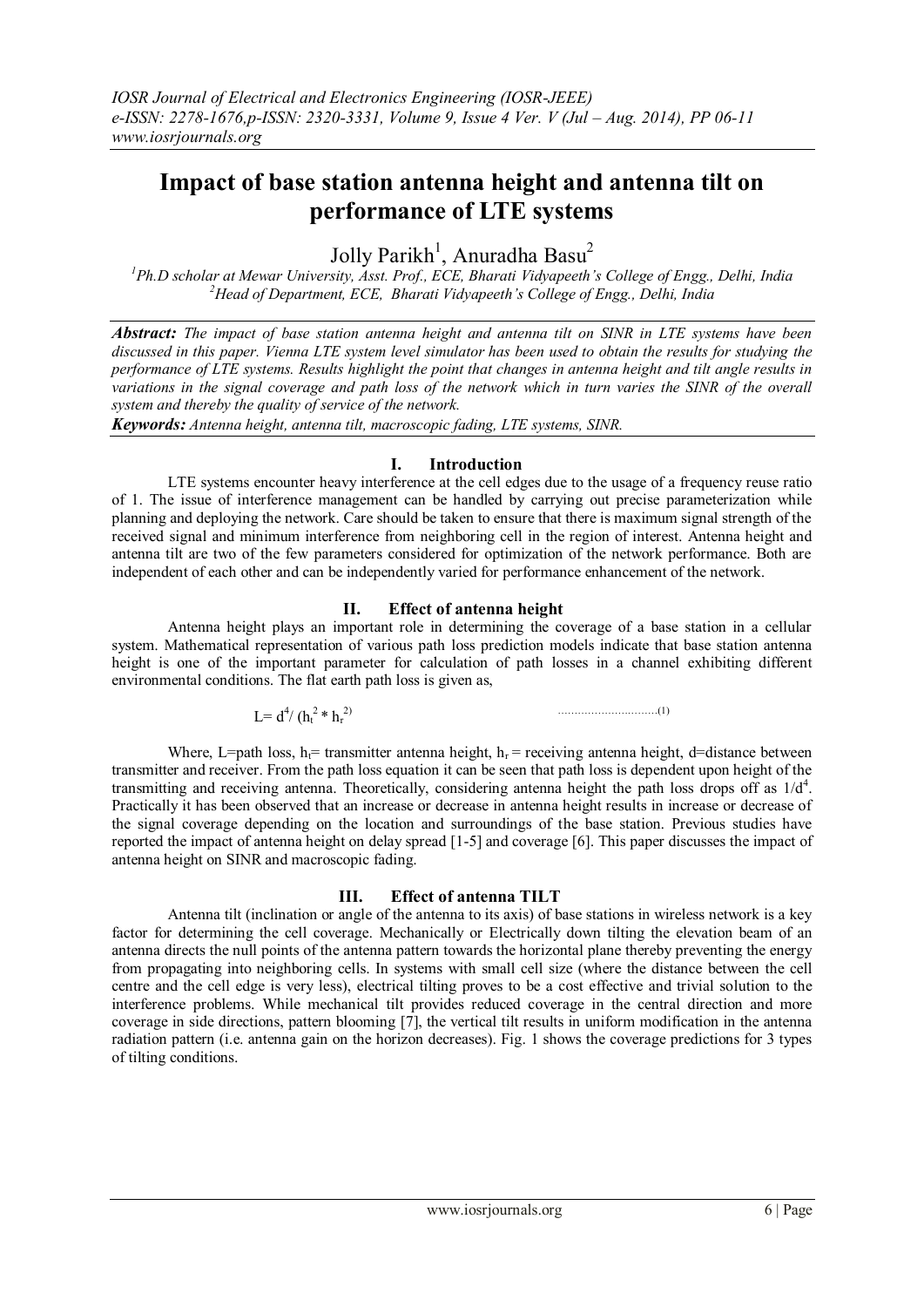

**Figure 1:** Coverage predictions for different antenna tilt conditions

Over a period of time much research work has been carried out discussing the various applications of antenna tilting for improving the performance of the different networks. In [8] GSM system performance improvement with antenna tilting has been discussed. In [9] and [10,11] focus is on UMTS and LTE system performances respectively, with regard to antenna tilting. Tilting plays a crucial role in interference management [12], improves the conditions for handover by minimizing unwanted overlapping with neighboring cells [13]. With tilting, interference at cell boundary can be removed and the received signal strength in region of interest (ROI) can be increased along with minimal interference to neighboring cells [14]. Traffic capacity of a cell relates to the antenna tilt angles. In [15] J. Niemela and et. al. have shown how high throughput can be achieved with a 6 degree and 14 degree vertical tilt angles for cell centered traffic and cell edge traffic respectively.

### **IV. Simulation Results**

Simulations were carried out using the Vienna LTE system level simulator [16]. Table 1 represents the system parameters used for the present study. A seven cell reuse system, with 3 sectors/cell, has been used considering an urban scenario where inter eNodeB distances are 500m.

| <b>rapic 1.</b> Dystem parameters |                 |  |
|-----------------------------------|-----------------|--|
| Parameter                         | <b>Values</b>   |  |
| Bandwidth                         | 20 MHz          |  |
| Carrier frequency                 | 2.14 GHz        |  |
| Simulation Time                   | 25 TTI          |  |
| Inter eNodeB distance             | 500m (urban)    |  |
| Minimum Coupling Loss             | 70 dB (urban)   |  |
| Pathloss Models                   | urban (TS36942) |  |
| Max eNodeB Tx power               | 20 W            |  |
| Max antenna gain                  | 15, 20, 25dBi   |  |
| Antenna Height                    | 25m, 30m, 35m   |  |
| Antenna Tilt(electrical)          | $0, 1, 2$ deg   |  |
| UE Noise Figure                   | 9 dB            |  |
| UE Thermal Noise Density          | $-174$ dBm/Hz   |  |
| UEs per eNodeB                    | 10              |  |
| UE speed                          | $5/3.6$ m/s     |  |

|  | Table 1: System parameters |
|--|----------------------------|
|  |                            |

The Fig. 2 (a,b,c) shows the plots for ROI SINR CDF for three different antenna heights of 25m, 30m and 35m respectively. From the plots it can be seen that as the antenna height increases from  $2\overline{5}$  m to 35 m, for a given SINR (e.g. SINR of 5 dB), the distribution of SINR varies from low to high. It is lower for antenna height of 25m as compared to that for the antenna heights of 30m and 35 m. Thus the SINR of the system is higher in case of antenna heights of 25m and it decreases as the height increases. This is because with increase in antenna height in urban areas the coverage at the cell edges increases due to which inter cell interference increases. Also, the signal strength in the areas adjacent to the base station would become poor which results in poor quality of service in these areas. The overall SINR of the system decreases.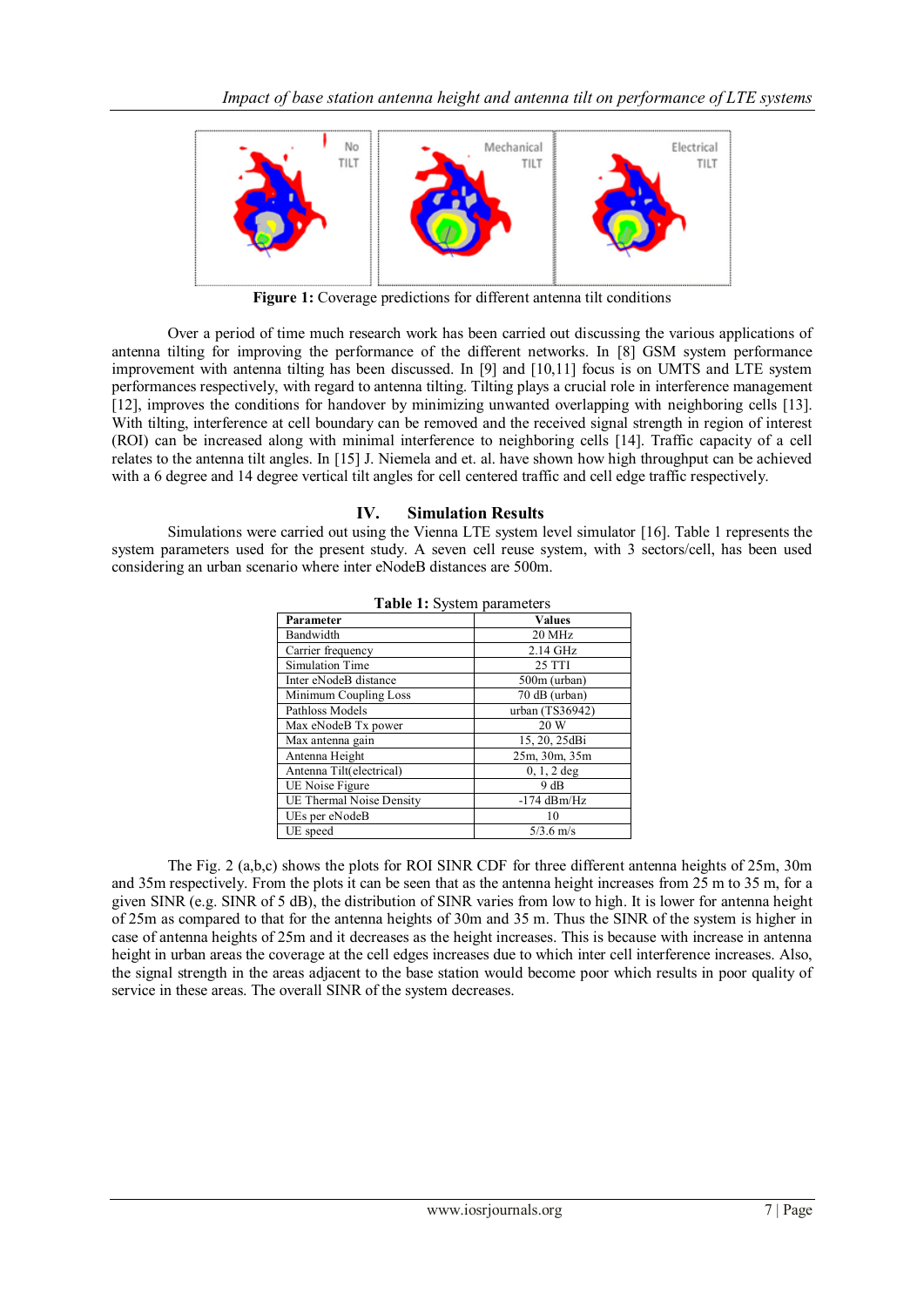

**Figure 2:** Region of interest SINR CDF plots for antenna heitghts (a) 25mts (b) 30mts (c) 35mts.

Practically, once the antenna of certain height has been deployed it is difficult to change its height as this involves replacement of new antenna with antenna of modified heights. Also the coverage of traffic load, interference management and other such planning issues need to be redefined and this increases the cost for the network providers. Hence, until and unless there is no other option available except to change the antenna height, providers would prefer to consider making changes in the other optimization parameters of planning. Antenna tilt angle is one of these parameters generally preferred.

The Fig. 3 shows the macroscopic fading occurring in the target sector for 3 different antenna heights. It is seen that the red color area (denoting higher signal strength i.e high SINR) near the base station, decreases as the base station antenna height is increased and after a certain height value it diminishes completely. This denotes that user equipments in the areas adjacent to the base station experience high SINR.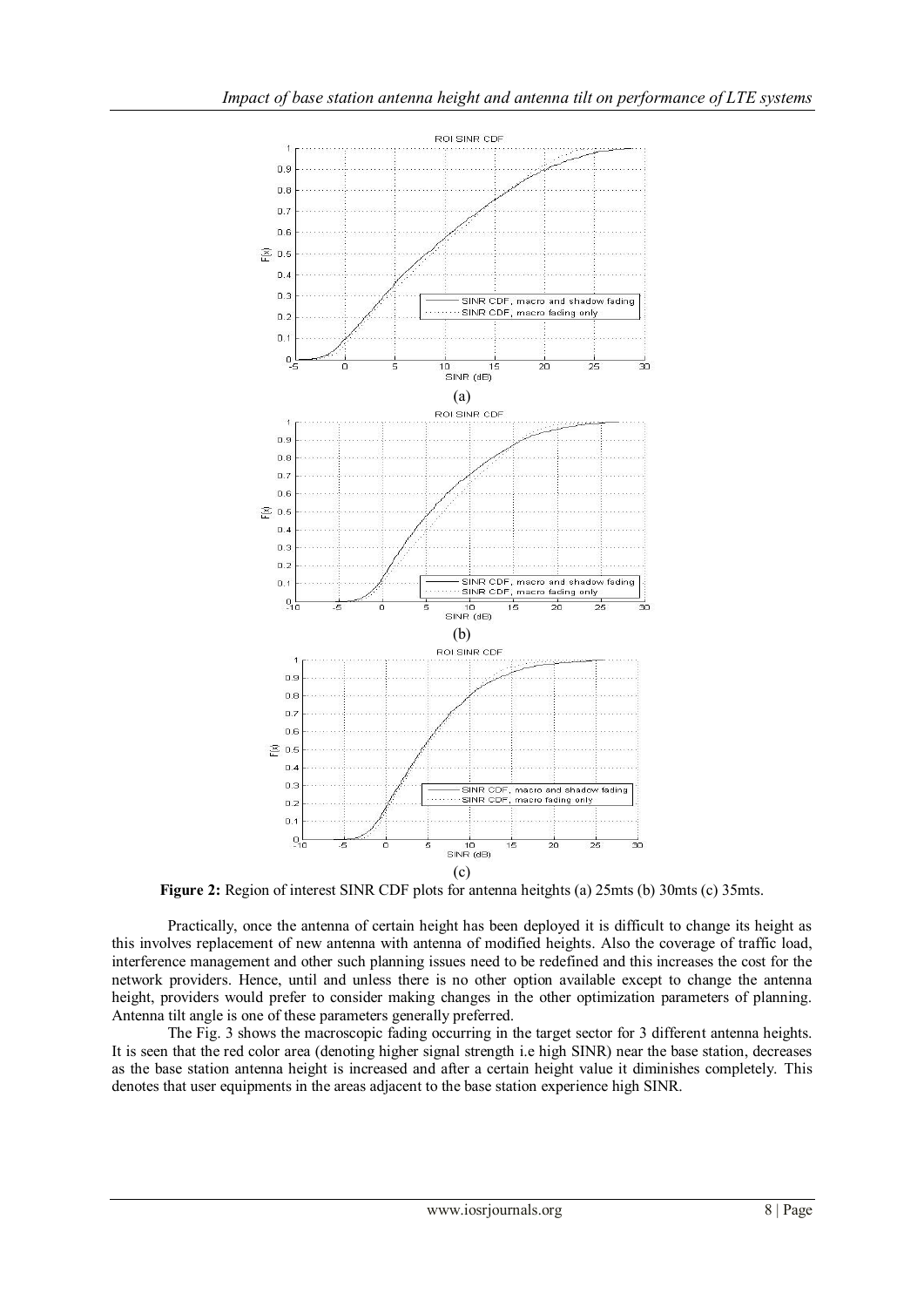

*Impact of base station antenna height and antenna tilt on performance of LTE systems*

**Figure 3:** Macroscopic fading for antenna heights of (a) 25mts (b) 30mts (c) 35mts

This is because with lower antenna heights at the base station, the signals stay confined to areas near to the base station as the coverage is less. As antenna height is increased, low signal coverage increases to the cell edges. From Fig. 3(a) and 3(b) it is seen that blue color region (denoting poor signal strength) spreads out and reaches the adjacent cell base station area and this results in interference. Thus SINR of the system decreases. Thus care should be taken to ensure that base station antenna height does not exceed to a value where resulting interference becomes uncontrollable such that SINR of the system degrades drastically.

For the given scenario it can be seen that in urban areas an antenna height of 25m provides better SINR as compared to antenna height of 35 m. Whereas in suburban and rural areas larger antenna heights will provide better performance, as here the inter site distances are larger so interference from neighboring base station will be less. Practically, antenna heights of 50m for suburban areas and 80m for rural areas have been defined in LTE encyclopedia.

One of the solutions, to avoid frequent changes in antenna height (e.g. to compensate for the obstructions from newly constructed tall buildings etc) and interference problem at cell edges (due to decrease in cell size because of introduction of new cells for supporting higher traffic load), is the tilting of the antenna. Fig. 4 shows the effect of electrical tilting of an antenna on the macroscopic fading.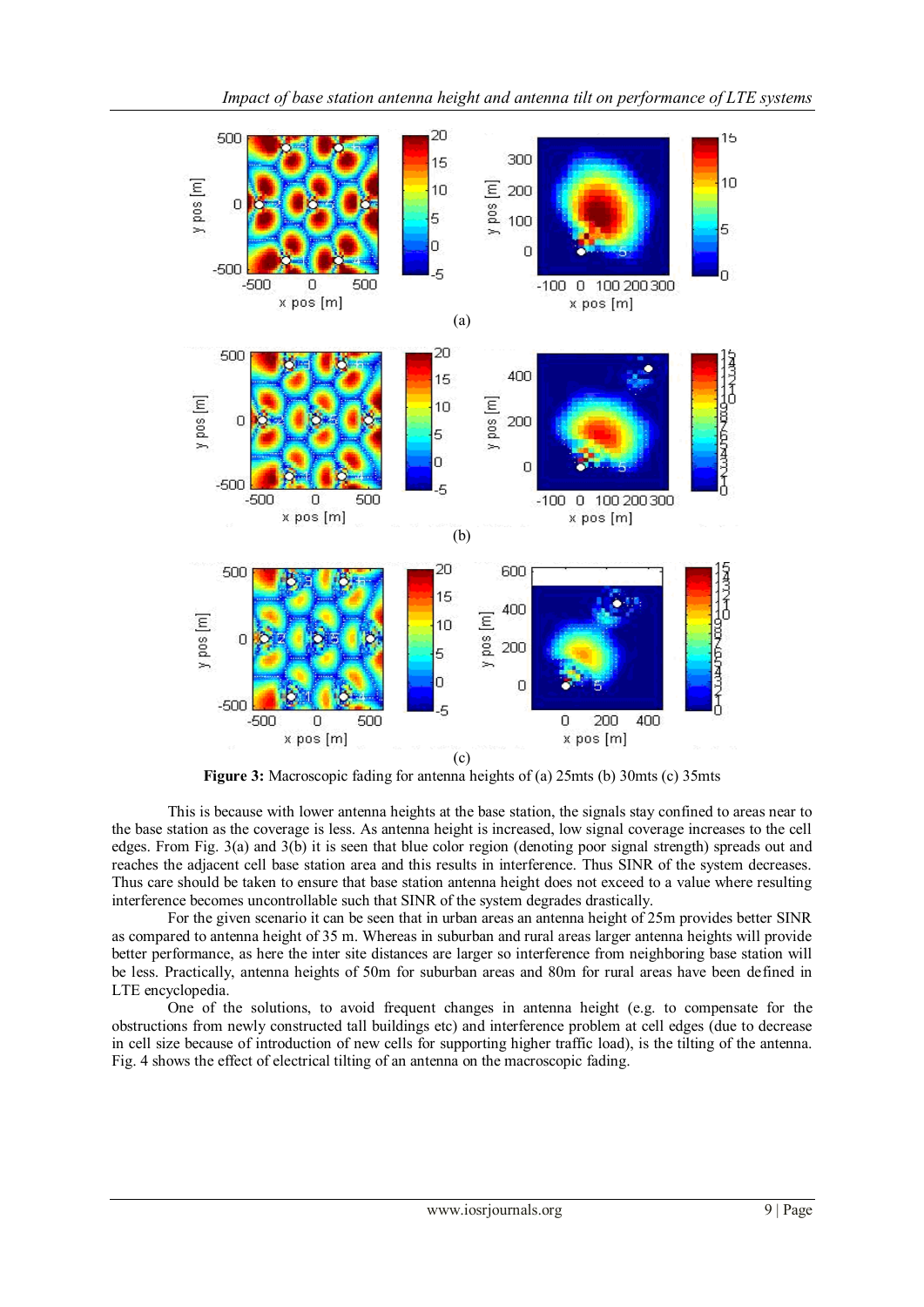

*Impact of base station antenna height and antenna tilt on performance of LTE systems*

**Figure 4:** Macroscopic fading for antenna tilts of (a)  $0^{\circ}$  (b)  $1^{\circ}$  (c)  $2^{\circ}$ 

Here the red region (denoting stronger signal level) increases with increase in the electrical tilt of the antenna at the base station. With a  $2^{\circ}$  tilt the lobe of red color has maximum coverage in the area near to the base station as compared to that with  $0^{\circ}$  and  $1^{\circ}$ , tilt angles. Hence the SINR is higher in this region and it decreases as we go away from the base station antenna. Also the cell edges experience less interference from neighboring cells base station because the signal strength reduces in the regions near the cell edge.

We conclude that tilting enables improvement in SINR in the region of interest and also help in interference management. A larger antenna height enables coverage at the cell edges. While tilting the large antenna ensures coverage in the desired areas nearer to the base station. Hence the variable traffic load of the cell can be handled as per the requirement. Edward Benner and et.al. have studied the effect of tilting on rms (root mean square) delay spreads and had proved that systems with larger down tilted antennas provided better performance as compared to systems with low down tilted antennas [17].

Tilting of antenna requires careful planning so as to avoid intra/inter cell interference and ensure that the null zones are in the scarce/low traffic areas only. Frequent modification of the tilt angle is possible by using either remote controlled tilted antennas or manual tilting of antennas by climbing on the antenna mast. Later method is more expensive. Planning tools like Atoll, ACP (Automatic Cell Planning) are used to decide the optimum elevation angle so as to ensure SINR improvements in the region of interest [18]. These optimum values of antenna heights and antenna tilts are then utilized for deployment of the network and verification of the simulated results is done by practically carrying out drive tests and calculating the coverage and C/I (carrier to interference ratio), values for determining the system performance. Practically, antenna heights of about 30m and tilt angle of  $7^\circ$ -8° for 15 dBi gain and 3.5° to 4° for 18 dBi gain are found to provide better performance [19].

## **V. Conclusion**

Antenna height and antenna tilt are critical parameters for network planning. Before deploying a network it is important to know the right values of these parameters so that proper coverage is obtained in the cell and desired SINR is maintained so as to ensure the optimum performance of the network. For the LTE systems in urban areas, antenna height of 25m - 30m gives better SINR performance and appropriate electrical